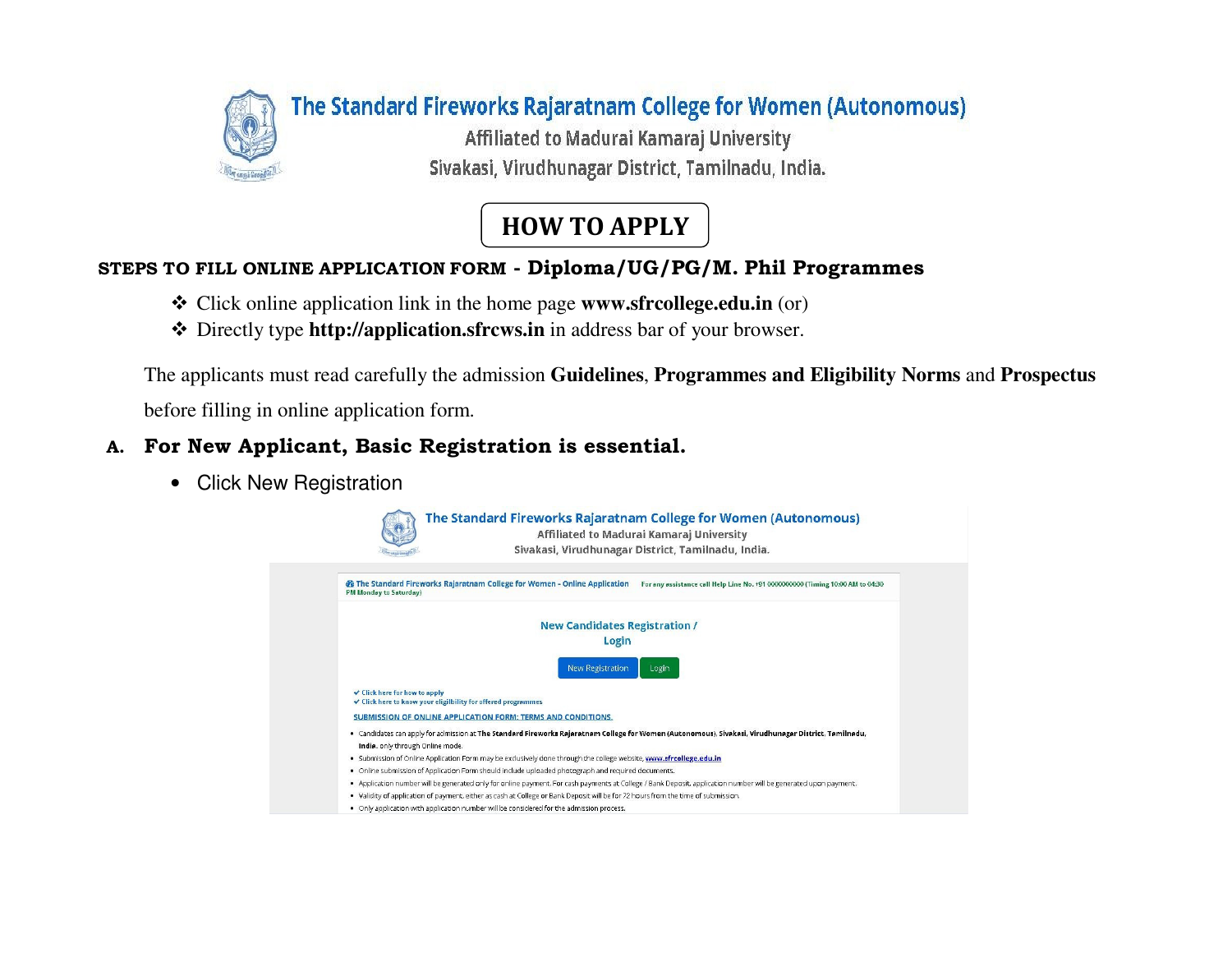• You will have to fill in necessary details to complete Basic Registration

| Graduate Level *                  | UG<br>v<br>Last Date for application submission<br>· Aided: 30-06-2020<br>• Self-Finance: 23-06-2020          |
|-----------------------------------|---------------------------------------------------------------------------------------------------------------|
| 12 <sup>th</sup> Register No. *   | Registration Number of Secondary Examination                                                                  |
| Applicant Name (Initial at Back)* | Name as per Matriculation / SSLC / Secondary Examination Certificate                                          |
| Date of Birth (dd-mm-yyyy)*       | 龠<br>(DD-MM-YYYY)<br>Age:<br>DOB: As recorded in the Matriculation / SSLC / Secondary Examination Certificate |
| Mobile No*                        |                                                                                                               |

- $\triangleright$  Select your Graduate Level you are Applying Diploma / UG / PG / M.Phil.
- Enter corresponding registration number of your previous study
- Enter your full name with initials at back. For example:  $\text{Divya S}$
- $\triangleright$  Enter your date of birth
- Enter your valid mobile number. This number will be used for all communications.
- $\blacktriangleright$ Then Click Submit

### Note:

- Before submission ensure that the information given for registration is correct.
- Except Mobile number, all the other information given can't be changed in any circumstances.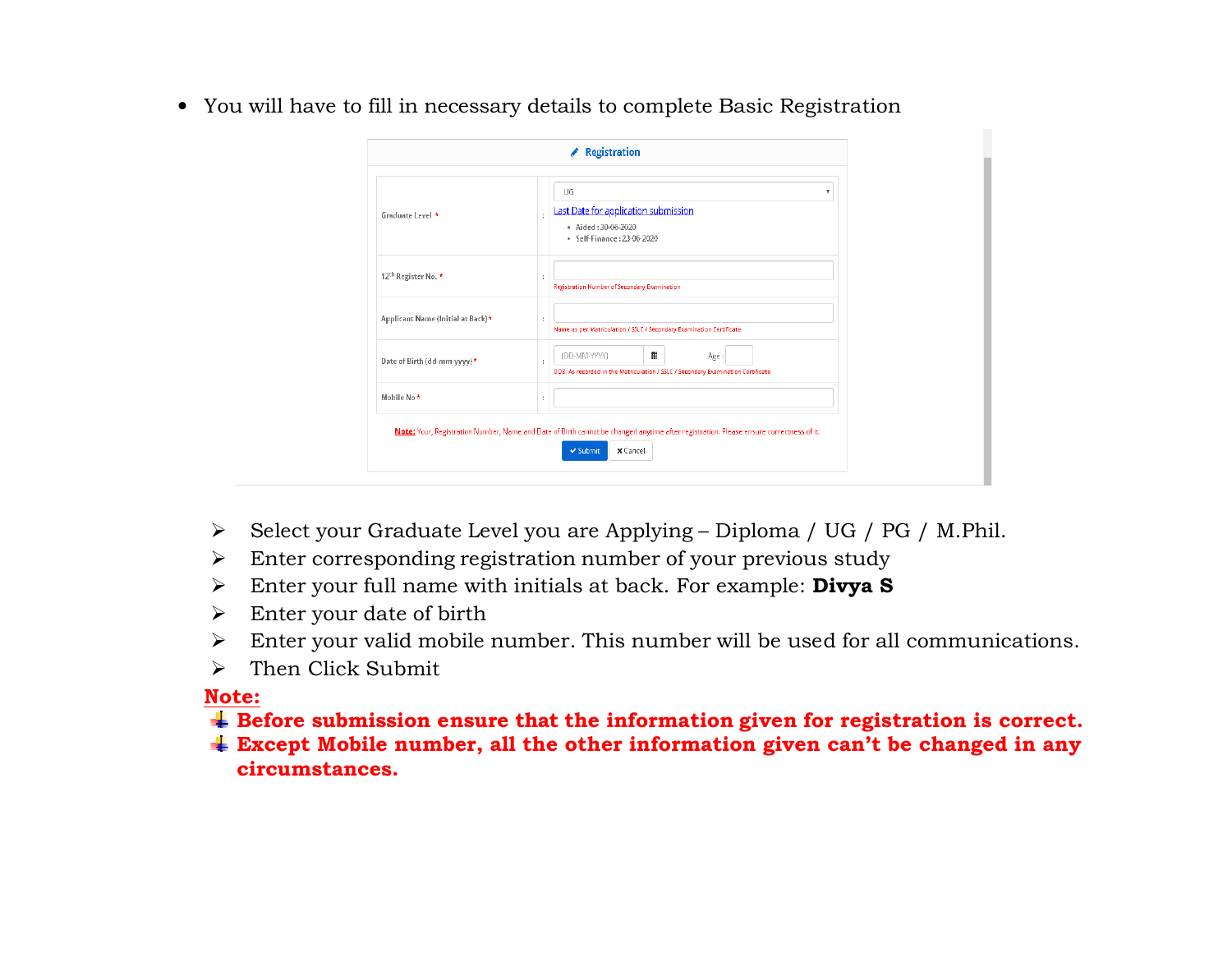- B. After Basic Registration, login to fill in the online application.
	- Click Login, Enter your registration number

| The Standard Fireworks Rajaratnam College for Women (Autonomous)<br>Affiliated to Madurai Kamaraj University<br>Sivakasi, Virudhunagar District, Tamilnadu, India. |
|--------------------------------------------------------------------------------------------------------------------------------------------------------------------|
| Applicant Login                                                                                                                                                    |
|                                                                                                                                                                    |
| $\Delta$<br>1100<br>Next >                                                                                                                                         |
| <b>x</b> Cancel                                                                                                                                                    |
| Forgot Register No?                                                                                                                                                |

• Click "Next", Enter your Date of Birth then Click Login.

| Tennis | The Standard Fireworks Rajaratnam College for Women (Autonomous)<br>Affiliated to Madurai Kamaraj University<br>Sivakasi, Virudhunagar District, Tamilnadu, India. |  |
|--------|--------------------------------------------------------------------------------------------------------------------------------------------------------------------|--|
|        | Applicant Login                                                                                                                                                    |  |
|        | SRI                                                                                                                                                                |  |
|        | 1100<br>首<br>DD-MM-YYYY                                                                                                                                            |  |
|        | $A$ Back<br>R <sub>s</sub> Login<br><b>Forgot Register No?</b>                                                                                                     |  |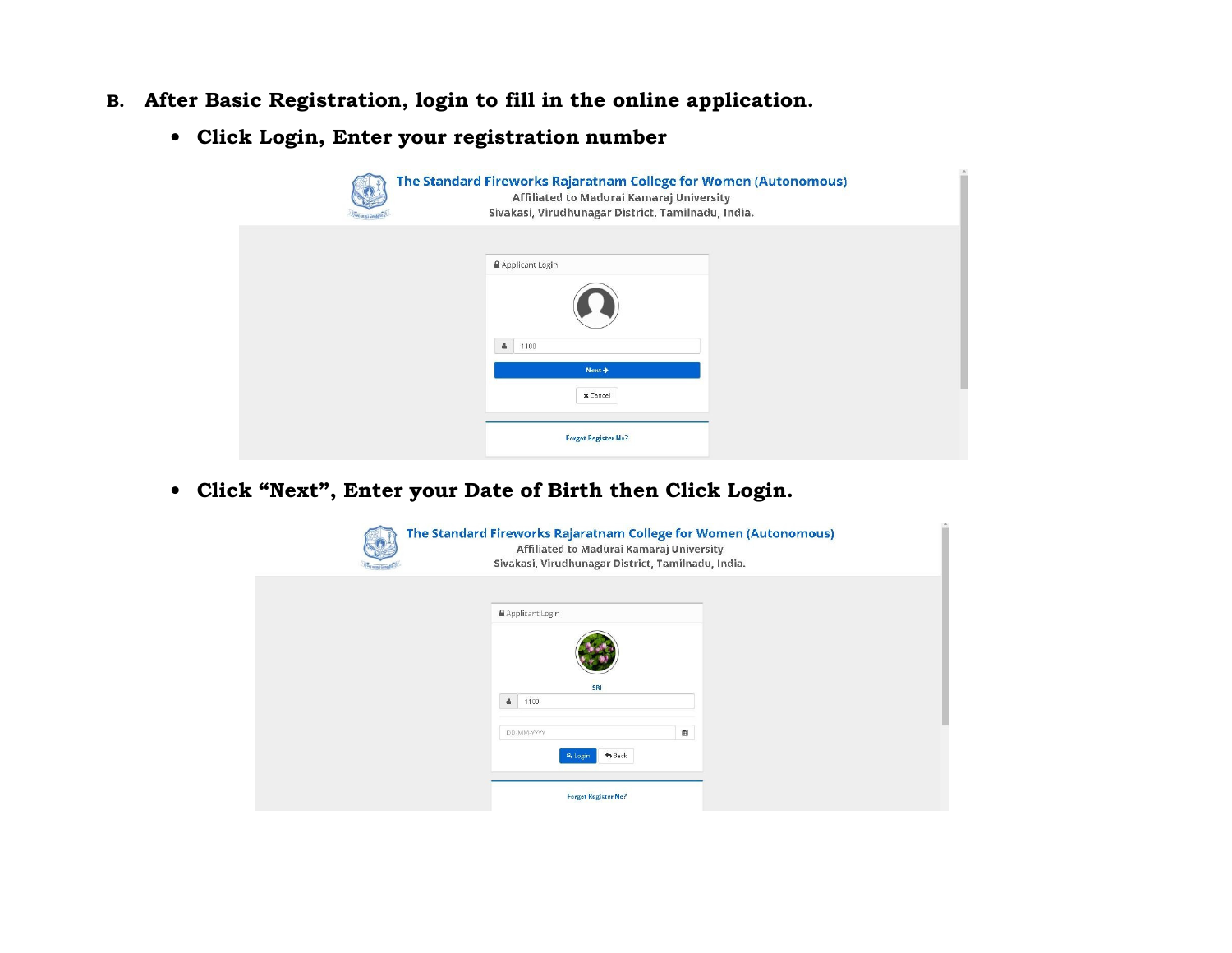## C. Now Online Application will be kept open.

• Complete your **Personal Information** (Information with  $*$  are mandatory)

| <b>Admissions Details</b><br>Contact Details<br>Educational Info<br>Personal Info<br>Personal Details (* Mandatory Fields)<br>12th Register No. *<br>405 | Programme Selection<br>Others Details |                                                                                    |                      |                                                                                          |  |  |  |  |  |  |  |
|----------------------------------------------------------------------------------------------------------------------------------------------------------|---------------------------------------|------------------------------------------------------------------------------------|----------------------|------------------------------------------------------------------------------------------|--|--|--|--|--|--|--|
|                                                                                                                                                          |                                       |                                                                                    |                      |                                                                                          |  |  |  |  |  |  |  |
|                                                                                                                                                          |                                       | Upload Photo & Certificates<br>Declaration & Apply                                 |                      |                                                                                          |  |  |  |  |  |  |  |
|                                                                                                                                                          |                                       |                                                                                    |                      |                                                                                          |  |  |  |  |  |  |  |
|                                                                                                                                                          |                                       | Qualifying Examination (HSC / CBSE / ISE / etc) *                                  | $\ddot{\phantom{a}}$ | Group 1 Math-Phy-Che-Co.Sci11                                                            |  |  |  |  |  |  |  |
| Applicant Name (Initial at Back) *<br>SURYA                                                                                                              |                                       | Attempts (12 <sup>th</sup> ) *                                                     |                      | $\mathbf{1}$                                                                             |  |  |  |  |  |  |  |
| Applicant Name (in Tamil) *<br>SURYA                                                                                                                     |                                       | Year of Passing (12 <sup>th</sup> ) *                                              |                      | 2017                                                                                     |  |  |  |  |  |  |  |
| Father Name *<br>GOPI                                                                                                                                    |                                       | Month of Passing (12th) *                                                          |                      | MARCH                                                                                    |  |  |  |  |  |  |  |
| Mother Name<br>SELVI                                                                                                                                     |                                       | Aadhaar No*                                                                        |                      | 323532655655                                                                             |  |  |  |  |  |  |  |
| Gender*<br>$\bullet$ FEMALE                                                                                                                              |                                       | Resident*                                                                          |                      | $\bullet$ day scholar $\circ$ hostel $\circ$ day scholar<br>cum COLLEGE BUS ◯ NRI HOSTEL |  |  |  |  |  |  |  |
| Marital Status *<br>$\bullet$ single $\bigcirc$ married $\bigcirc$ divorced                                                                              |                                       | Do you require Transport? *                                                        |                      | $\bullet$ Yes $\bigcirc$ No                                                              |  |  |  |  |  |  |  |
| Email ID *<br>testsurya@gmail.com                                                                                                                        |                                       | Nationality *                                                                      |                      | <b>INDIAN</b>                                                                            |  |  |  |  |  |  |  |
|                                                                                                                                                          |                                       |                                                                                    |                      |                                                                                          |  |  |  |  |  |  |  |
| Date of Birth (dd-mm-yyyy)*<br>12-09-1999                                                                                                                | 齟<br>Age: 20                          | Religion *                                                                         |                      | HINDU<br>$\overline{\phantom{a}}$                                                        |  |  |  |  |  |  |  |
| Blood Group<br>$\mathsf{AB}$ .                                                                                                                           | $\overline{\mathbf{v}}$               | Community *                                                                        |                      | BC<br>$\overline{\mathbf{v}}$                                                            |  |  |  |  |  |  |  |
| Native State *<br>TAMILNADU                                                                                                                              | $\boldsymbol{\mathrm{v}}$             | Caste*                                                                             |                      | 24MANAI TELUGU CHETTI<br>$\overline{\mathbf{v}}$                                         |  |  |  |  |  |  |  |
| Native District*<br>MADURAI                                                                                                                              | $\overline{\mathbf{v}}$               | Are you physically challenged *                                                    |                      | $O$ Yes $\odot$ No                                                                       |  |  |  |  |  |  |  |
| Native Place *<br>MADURAI                                                                                                                                |                                       | Are you a son / daughter of Ex-Serviceman? *                                       |                      | $O$ Yes $\odot$ No                                                                       |  |  |  |  |  |  |  |
| Mobile No *<br>0320232302                                                                                                                                |                                       | Are you a First Graduate? *                                                        |                      | $\bullet$ Yes $\bigcirc$ No                                                              |  |  |  |  |  |  |  |
| Phone No                                                                                                                                                 |                                       | Are you son / daughter of Tamil origin from<br>Andaman Nicobar, Maritius Islands?* |                      | $\bigcirc$ Yes $\bigcirc$ No                                                             |  |  |  |  |  |  |  |
|                                                                                                                                                          |                                       | Co-curricular Activities                                                           |                      | Sports ONSS ONCC                                                                         |  |  |  |  |  |  |  |
|                                                                                                                                                          |                                       | Sports Level                                                                       |                      | ØDistrict □ State □ Regional □ National                                                  |  |  |  |  |  |  |  |
|                                                                                                                                                          |                                       | Refugee                                                                            |                      | $\therefore$ $\bigcirc$ Yes $\odot$ No                                                   |  |  |  |  |  |  |  |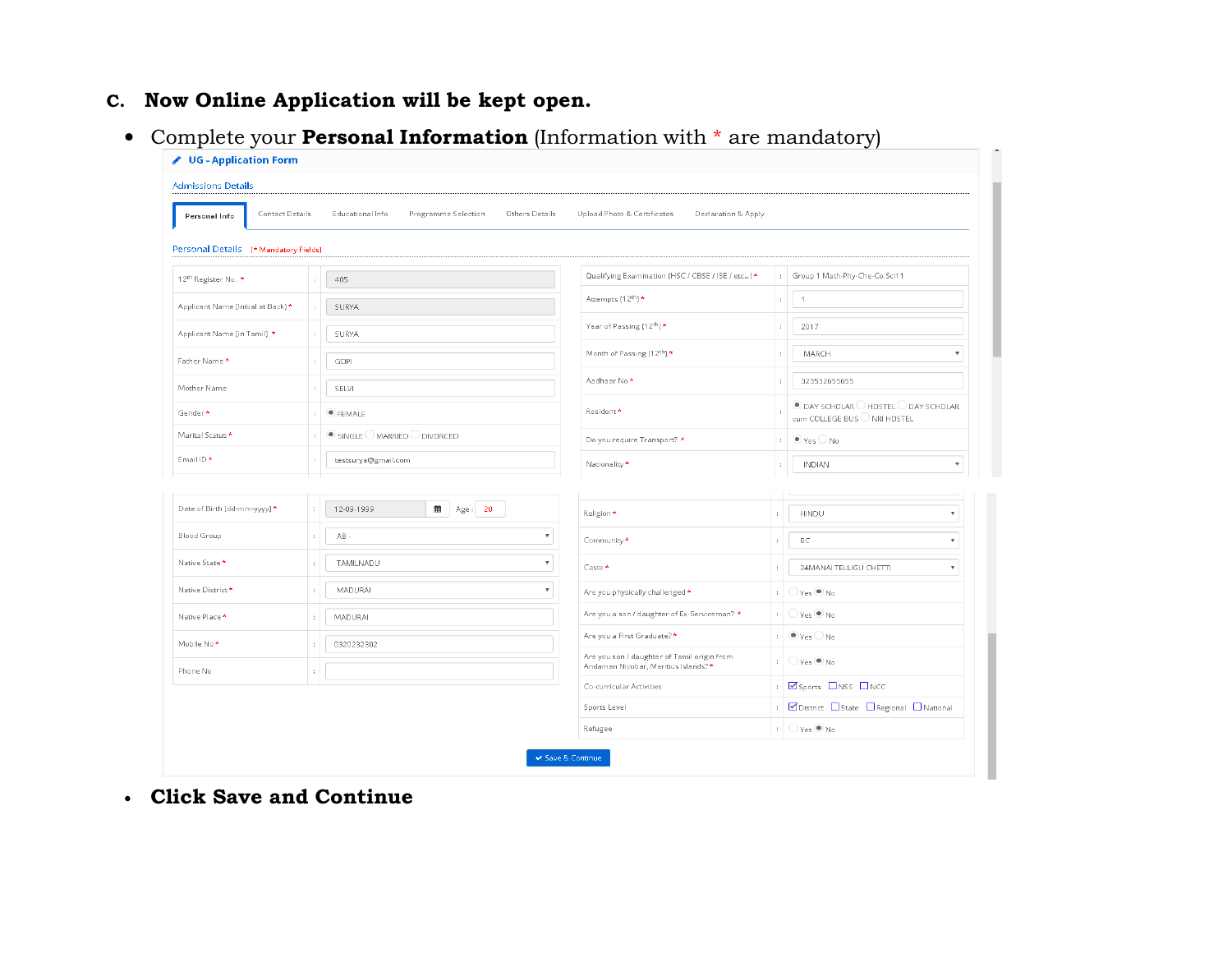• Complete your **Contact Details** (Information with \* are mandatory)

| <b>Admissions Details</b> |                                            |                     |   |                                                     |                           |                                                |
|---------------------------|--------------------------------------------|---------------------|---|-----------------------------------------------------|---------------------------|------------------------------------------------|
| Personal Info             | Educational Info<br><b>Contact Details</b> | Programme Selection |   | Others Details<br>Upload Photo & Certificates       | Declaration & Apply       |                                                |
|                           | Communication Details (* Mandatory Fields) |                     |   |                                                     |                           |                                                |
| Permanent Address         |                                            |                     |   | Communication Address $\square$ (Same as Permanent) | Parent / Guardian Details |                                                |
| Door No,<br>Street*       | 2/8, MURUGAN HOUSE, PILLAYAR NAGAR, 31     | Door No,<br>Street* |   | 2/8, MURUGAN HOUSE, PILLAYAR NAGAR, 31              | Relationship Type *       | FATHER                                         |
| Village                   | KARUMATHUR                                 | Village             |   | KARUMATHUR                                          | Name*                     | GOPI                                           |
| State                     | SELECT                                     | State               |   | SELECT<br>$\mathbf{v}$                              | Mobile No <sup>*</sup>    | 1234511545                                     |
| District                  | $\boldsymbol{\mathrm{v}}$                  | District            | ÷ | $\mathbf{v}$                                        | Occupation *              | ACC SUPERVISER TNEB<br>$\overline{\mathbf{v}}$ |
| Town / City               | $\boldsymbol{\mathrm{v}}$                  | Town / City         |   | $\boldsymbol{\mathrm{v}}$                           | Annual Income *           | 300000                                         |
| Pincode                   | 625001                                     | Pincode             |   | 625001                                              |                           |                                                |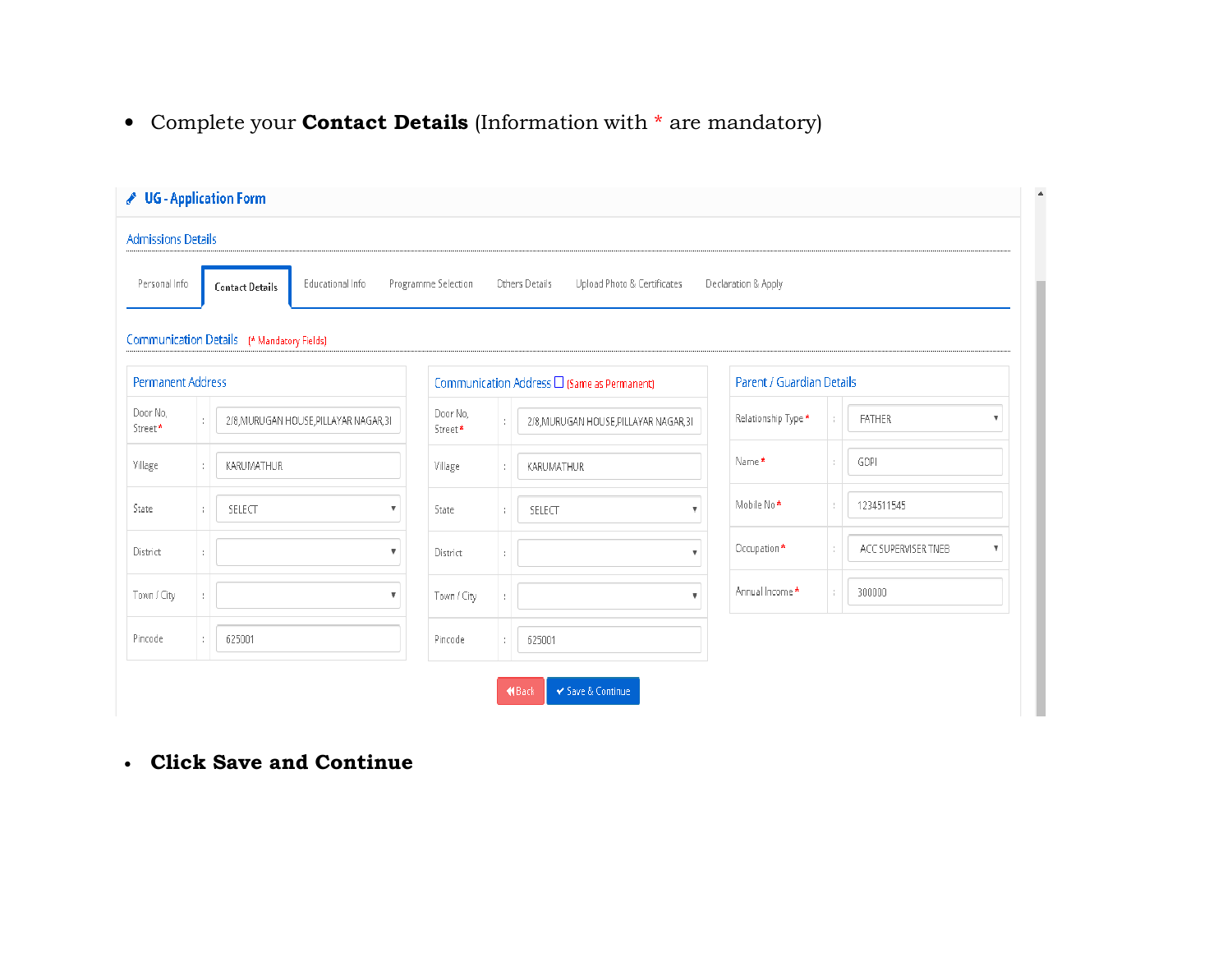# $\bullet~$  Complete your  ${\bf Educational~Information}$  (Information with  $\text{*}$  are mandatory)

|                                                                                   | Personal Info<br>Contact Details                                                                                                                                                    | <b>Educational Info</b>   |                                  | Programme Selection       | Others Details | Upload Photo & Certificates |          | Declaration & Apply |                           |                     |                      |                                                                                     |  |
|-----------------------------------------------------------------------------------|-------------------------------------------------------------------------------------------------------------------------------------------------------------------------------------|---------------------------|----------------------------------|---------------------------|----------------|-----------------------------|----------|---------------------|---------------------------|---------------------|----------------------|-------------------------------------------------------------------------------------|--|
|                                                                                   | Educational Details (* Mandatory Fields)                                                                                                                                            |                           |                                  |                           |                |                             |          |                     |                           |                     |                      |                                                                                     |  |
|                                                                                   | Medium of Instruction *<br>$\bullet$ English $\circ$ TAMIL                                                                                                                          |                           |                                  |                           |                | EMIS No.                    |          | ł.                  | 123456789101112           |                     |                      |                                                                                     |  |
| education *                                                                       | Academic attainments pattern of<br>GENERAL                                                                                                                                          |                           |                                  |                           |                | NAD ID                      |          | t                   | C13254689475484           |                     |                      |                                                                                     |  |
| studied *                                                                         | Name & Location (District) of School last                                                                                                                                           |                           | GOVT.HR.SEC.SCHOOL               |                           |                | TC No.                      |          | d                   | 123456789101112           |                     |                      |                                                                                     |  |
|                                                                                   | Name of Govt.State. Certificate Issued *<br><b>STATE</b><br>$\overline{\mathbf{v}}$<br>÷                                                                                            |                           |                                  |                           |                | TC Issued Date              |          | ÷                   | 31-12-2017                |                     | 龠                    |                                                                                     |  |
|                                                                                   |                                                                                                                                                                                     |                           |                                  |                           |                | Allied                      |          |                     |                           |                     |                      |                                                                                     |  |
|                                                                                   |                                                                                                                                                                                     |                           |                                  |                           |                |                             |          |                     |                           |                     |                      |                                                                                     |  |
|                                                                                   | Qualifying Examination Passed: HSC or Equivalent (* Mandatory Fields)                                                                                                               |                           |                                  |                           |                | Break of Study, if any      |          | ł.                  |                           |                     |                      |                                                                                     |  |
|                                                                                   | * Candidates of CBSE / ISE / Other Equivalent Qualifying Examination must enter the subjects and its marks / grade in same order as in your mark statement<br>Subjects <sup>*</sup> |                           | <b>Max Marks</b><br>$(100/200)*$ | <b>Marks</b><br>Obtained* | Percentage(%)* | Attempts <sup>*</sup>       | Reg.No.* |                     | <b>Mark Statement No.</b> | Year of<br>Passing* | Month of<br>Passing* |                                                                                     |  |
|                                                                                   | TAMIL                                                                                                                                                                               | $\boldsymbol{\mathrm{v}}$ | 100                              | 85                        | 85.00          | $\mathbf{1}$                | 405      |                     | 543                       | 2017                | MARCH                | $\overline{\mathbf{v}}$                                                             |  |
|                                                                                   | English                                                                                                                                                                             |                           | 100                              | 82                        | 82.00          | 1                           | 405      |                     | 543                       | 2017                | MARCH                |                                                                                     |  |
|                                                                                   | Chemistry                                                                                                                                                                           |                           | 100                              | 86                        | 86.00          | $\ensuremath{\mathsf{1}}$   | 405      |                     | 543                       | 2017                | MARCH                |                                                                                     |  |
|                                                                                   | Computer Science                                                                                                                                                                    |                           | 100                              | 81                        | 81.00          | $\mathbf{1}$                | 405      |                     | 543                       | 2017                | MARCH                | $\overline{\mathbf{v}}$                                                             |  |
|                                                                                   | Mathematics                                                                                                                                                                         |                           | 100                              | 89                        | 89.00          | $\mathbf{1}$                | 405      |                     | 543                       | 2017                | MARCH                |                                                                                     |  |
|                                                                                   | Physics                                                                                                                                                                             |                           | 100                              | $_{\rm 83}$               | 83.00          | $\mathbf{1}$                | 405      |                     | 543                       | 2017                | MARCH                | $\boldsymbol{\mathrm{v}}$<br>$\boldsymbol{\mathrm{v}}$<br>$\boldsymbol{\mathrm{v}}$ |  |
| Note:<br>Part<br>Parti<br>Part II<br>Part III<br>Part III<br>Part III<br>Part III | Part (III) Total                                                                                                                                                                    |                           | 400.00                           | 339.00                    | 84.75          |                             |          |                     |                           |                     |                      | $\boldsymbol{\mathrm{v}}$                                                           |  |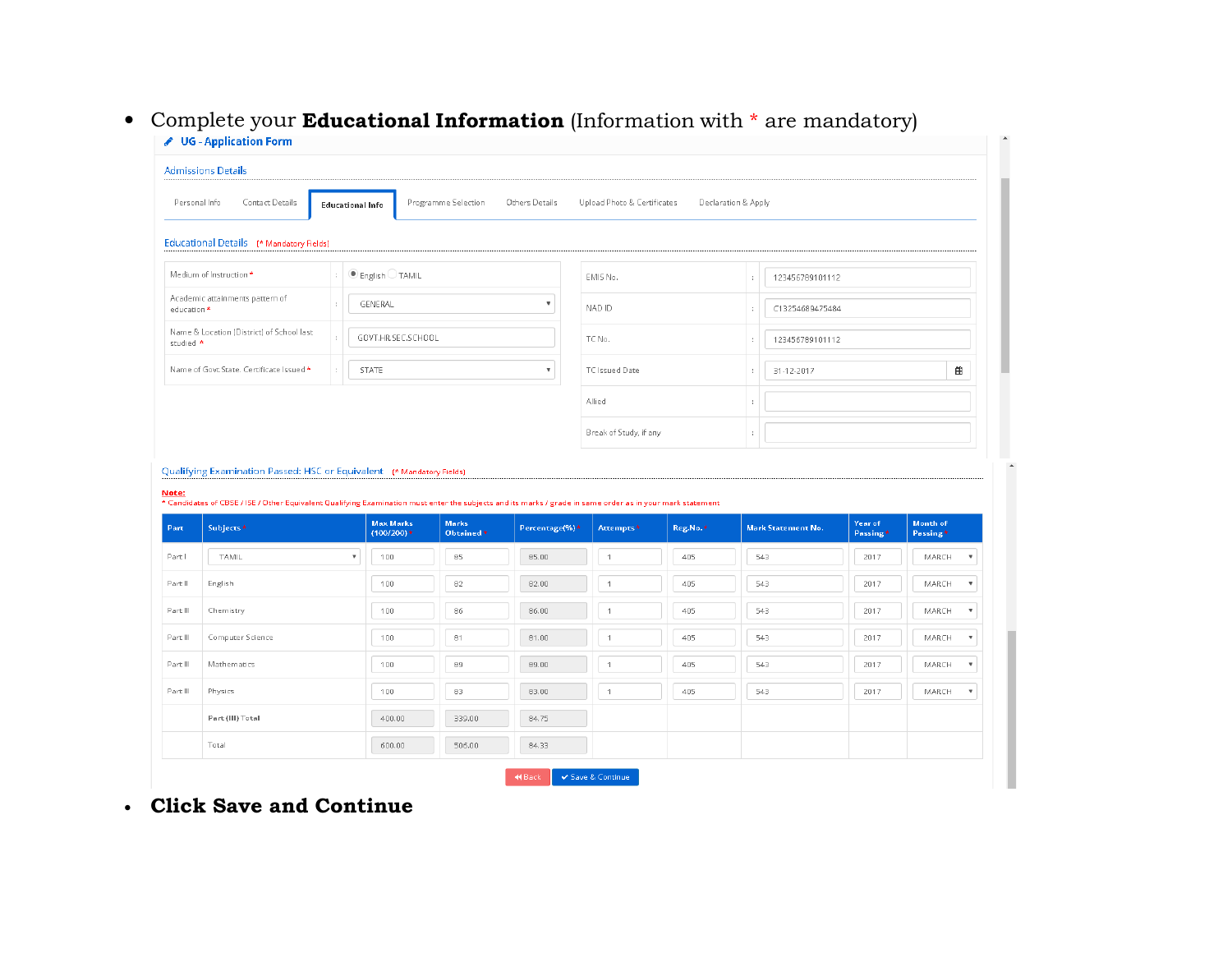- Complete your **Programme Selection** (Information with  $*$  are mandatory)
	- Programmes will be displayed based on your Eligibility of your study<br>
	and in the line of the line of the line of the line of the line of the line of the line of the line of the li
	- Choose your desired programme Diploma / UG / PG / M. Phil

| Personal Info          | Contact Details                                                                          | Educational Info                  |  | <b>Programme Selection</b> | Others Details | Upload Photo & Certificates |                 | Declaration & Apply |  |
|------------------------|------------------------------------------------------------------------------------------|-----------------------------------|--|----------------------------|----------------|-----------------------------|-----------------|---------------------|--|
|                        | Programme Details - (Only eligible programmes will be displayed based on your HSC group) |                                   |  |                            |                |                             |                 |                     |  |
| Programme Scheme*      |                                                                                          | :   ○ Aided ○ Self-Finance ○ Both |  |                            |                |                             |                 |                     |  |
| Priority               | Programme                                                                                | Scheme                            |  | Allied                     |                | <b>Application Fee</b>      | Action          |                     |  |
| SEI V                  | SELECT<br>$\boldsymbol{\mathrm{v}}$                                                      |                                   |  |                            |                | 0.00                        | $+ADD$          |                     |  |
|                        |                                                                                          |                                   |  |                            |                |                             |                 |                     |  |
|                        | <b>Selected Programme Details</b>                                                        |                                   |  |                            |                |                             |                 |                     |  |
|                        |                                                                                          | Programme                         |  | Scheme                     | Allied         | <b>Application Fee</b>      | <b>Action</b>   |                     |  |
| Priority<br>Priority 1 | B.A., - ENGLISH - (R)                                                                    |                                   |  | Aided                      | No Allied      | 150                         | $\times$ REMOVE |                     |  |
| Priority 3             | B.A., - ENGLISH - SF                                                                     |                                   |  | Self-Finance               | No Allied      | 150                         | $\times$ REMOVE |                     |  |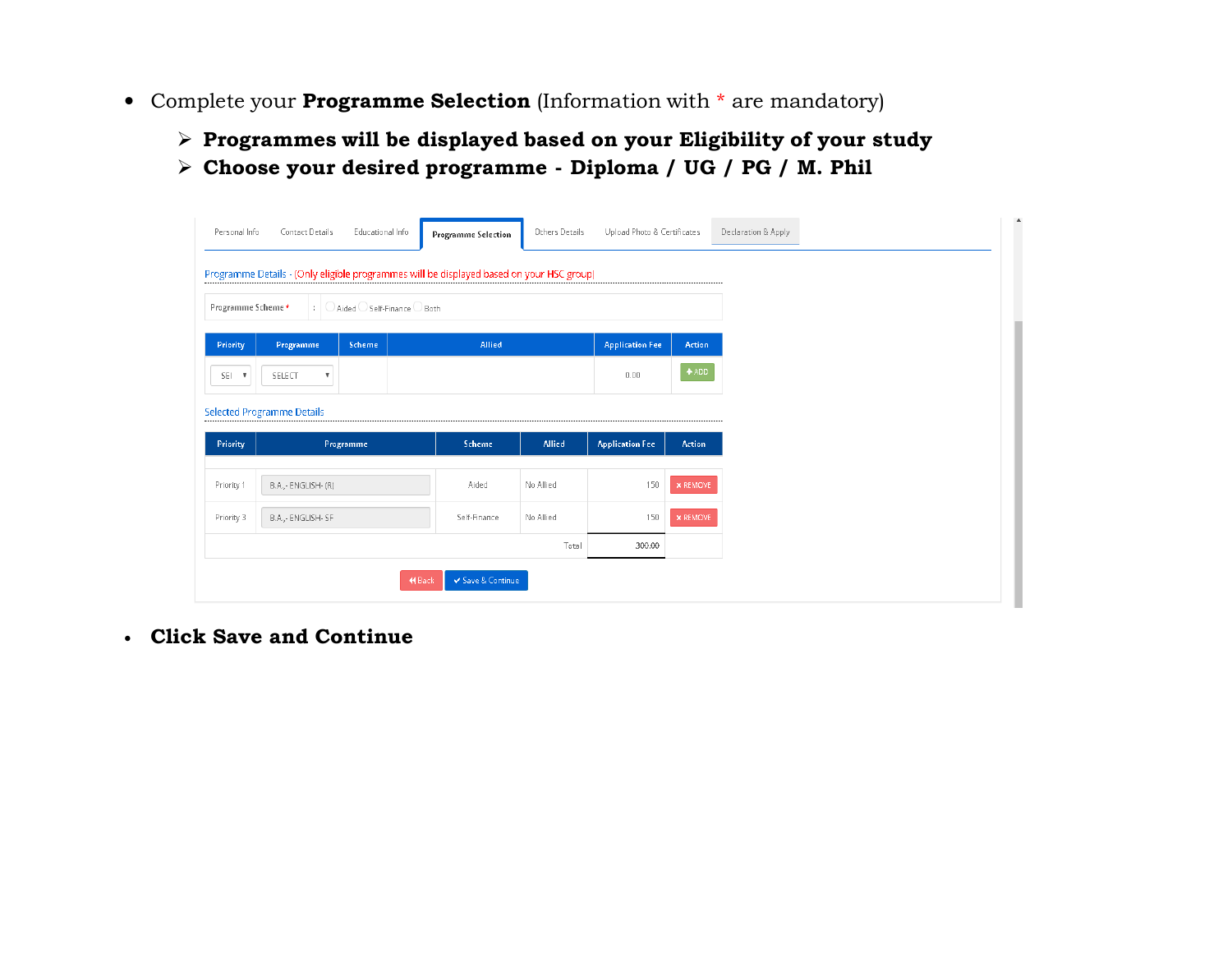• Complete **Other Details** (Information with  $*$  are mandatory)

| ✔ UG - Application Form                                                          |                      |                                                                             |  |  |  |  |
|----------------------------------------------------------------------------------|----------------------|-----------------------------------------------------------------------------|--|--|--|--|
| <b>Admissions Details</b>                                                        |                      |                                                                             |  |  |  |  |
| Programme Selection<br>Personal Info<br>Contact Details<br>Educational Info      |                      | Upload Photo & Certificates<br>Declaration & Apply<br><b>Others Details</b> |  |  |  |  |
| Other Details (* Mandatory Fields)                                               |                      |                                                                             |  |  |  |  |
| Are you a single girl child?                                                     |                      | $\bigcirc$ Yes $\bigcirc$ No                                                |  |  |  |  |
| Have you applied for any other course in this college ? If yes, give the details |                      | $\bigcirc$ Yes $\bigcirc$ No                                                |  |  |  |  |
| Have you applied for any course in other colleges? If yes, give the details      | $\ddot{\phantom{a}}$ | $\bigcirc$ Yes $\odot$ No                                                   |  |  |  |  |
| Was the candidate holder of any Scholarship? (Mention the Scholarship)           | ÷                    | $\bigcirc$ Yes $\bigcirc$ No                                                |  |  |  |  |
| Have you applied for Scholarship? If yes, give the details                       |                      | $\bigcirc$ Yes $\bigcirc$ No                                                |  |  |  |  |
| Any information deserving special consideration of the applicant?                |                      |                                                                             |  |  |  |  |
|                                                                                  |                      | ✔ Save & Continue<br><b>KBack</b>                                           |  |  |  |  |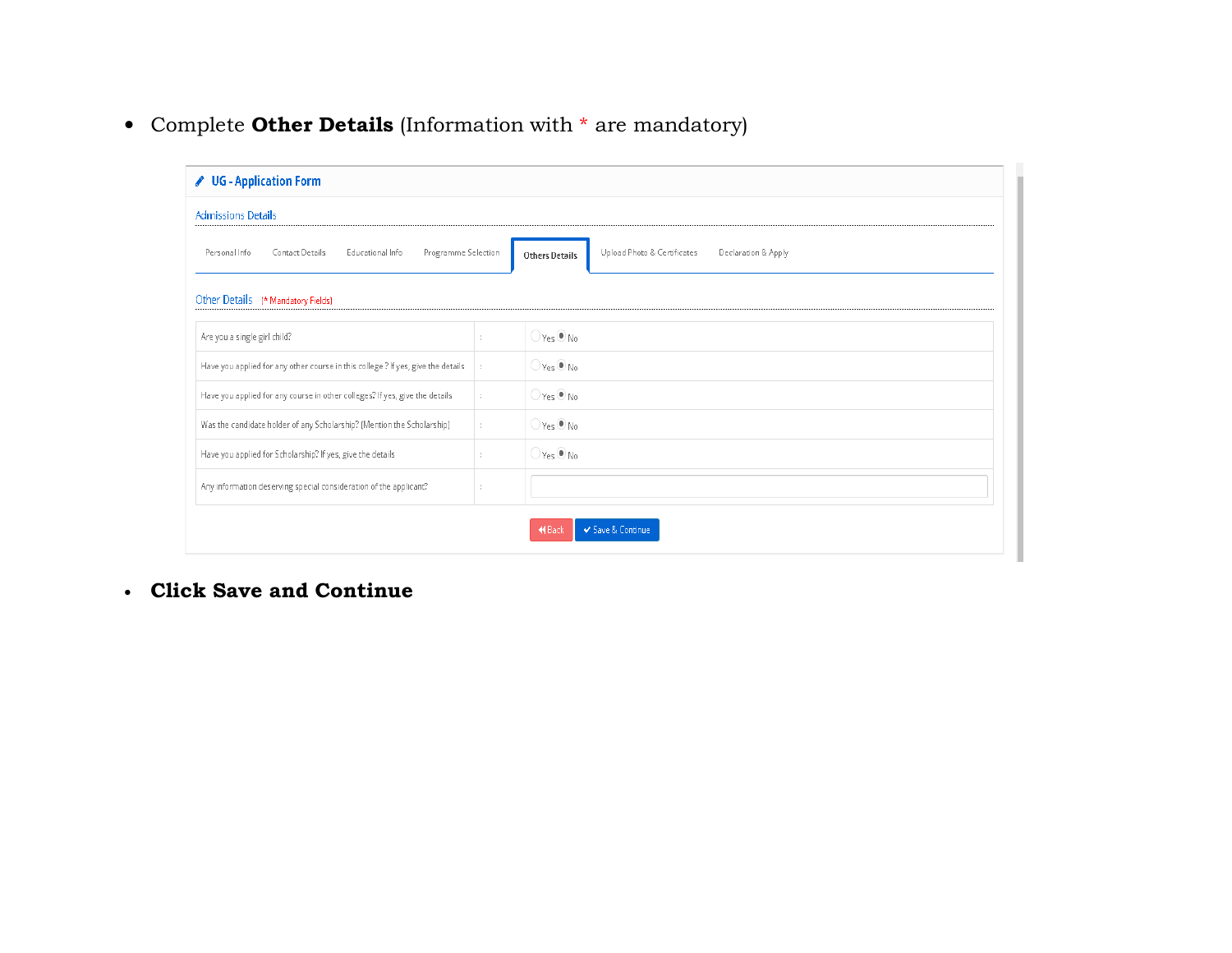• Upload Certificates that are available with you in prescribed format and size (Information with \* are mandatory)

| ✔ UG - Application Form    |                                                                                                                                                                                                                                                                                                                                                              |                     |              |               |                  |                                        |                     |
|----------------------------|--------------------------------------------------------------------------------------------------------------------------------------------------------------------------------------------------------------------------------------------------------------------------------------------------------------------------------------------------------------|---------------------|--------------|---------------|------------------|----------------------------------------|---------------------|
| <b>Admissions Details</b>  |                                                                                                                                                                                                                                                                                                                                                              |                     |              |               |                  |                                        |                     |
| Personal Info              | <b>Contact Details</b><br>Educational Info                                                                                                                                                                                                                                                                                                                   | Programme Selection |              |               | Others Details   | <b>Upload Photo &amp; Certificates</b> | Declaration & Apply |
| <b>Certificates Upload</b> |                                                                                                                                                                                                                                                                                                                                                              |                     |              |               |                  |                                        |                     |
| Note:                      | * Maximum file size : 200 KB, File must be PNG, JPG, JPEG, PDF document only<br>* Candidates applying under SC/ST, Sports or Refugee category must upload certificates as applicable to complete application submission<br>* You may upload a single PDF file with all cetificates except Community Certificate, Sports Certificate and Refugee Certificate. |                     |              |               |                  |                                        |                     |
| Document Type              | <b>Select Upload Documents</b>                                                                                                                                                                                                                                                                                                                               |                     |              |               | Upload<br>Status | <b>Document Preview</b>                |                     |
| Mark Statement             | Choose File No file chosen                                                                                                                                                                                                                                                                                                                                   | Lupload             | Clear        | NA.           | <b>NO</b>        |                                        |                     |
| Community<br>Certificate   | Choose File No file chosen                                                                                                                                                                                                                                                                                                                                   | <b>1</b> Upload     | <b>Clear</b> | NA.           | <b>NO</b>        |                                        |                     |
| Transfer Certificate       | Choose File No file chosen                                                                                                                                                                                                                                                                                                                                   | <b>1</b> Upload     | <b>Clear</b> | -NA           | <b>NO</b>        |                                        |                     |
| Conduct Certificate        | Choose File No file chosen                                                                                                                                                                                                                                                                                                                                   | <b>1</b> Upload     | <b>Clear</b> | NA.           | <b>NO</b>        |                                        |                     |
| Special Category           | Choose File No file chosen                                                                                                                                                                                                                                                                                                                                   | <b>1.</b> Upload    | Clear        | <b>NA</b>     | <b>NO</b>        |                                        |                     |
| Aadhaar Card               | Choose File No file chosen                                                                                                                                                                                                                                                                                                                                   | 1 Upload            | Clear        | NA.           | <b>NO</b>        |                                        |                     |
| Sports Certificate *       | Choose File No file chosen                                                                                                                                                                                                                                                                                                                                   | 1 Upload            | Cear         | NA.           | <b>NO</b>        |                                        |                     |
| Refugee Certificate        | Choose File No file chosen                                                                                                                                                                                                                                                                                                                                   | Lupload             | Clear        | NA.           | <b>NO</b>        |                                        |                     |
| Others                     | Choose File No file chosen                                                                                                                                                                                                                                                                                                                                   | <b>1.</b> Upload    | Cear         | NA.           | <b>NO</b>        |                                        |                     |
|                            |                                                                                                                                                                                                                                                                                                                                                              |                     |              |               |                  |                                        |                     |
|                            |                                                                                                                                                                                                                                                                                                                                                              |                     |              |               |                  |                                        |                     |
|                            |                                                                                                                                                                                                                                                                                                                                                              |                     |              |               |                  |                                        |                     |
|                            |                                                                                                                                                                                                                                                                                                                                                              |                     |              | <b>K</b> Back |                  | ✔ Save & Continue                      |                     |

### • Click Save and Continue

**Note:** Community Certificates, Sports Certificates, Refugee Certificates are compulsory, if you are

applying under respective category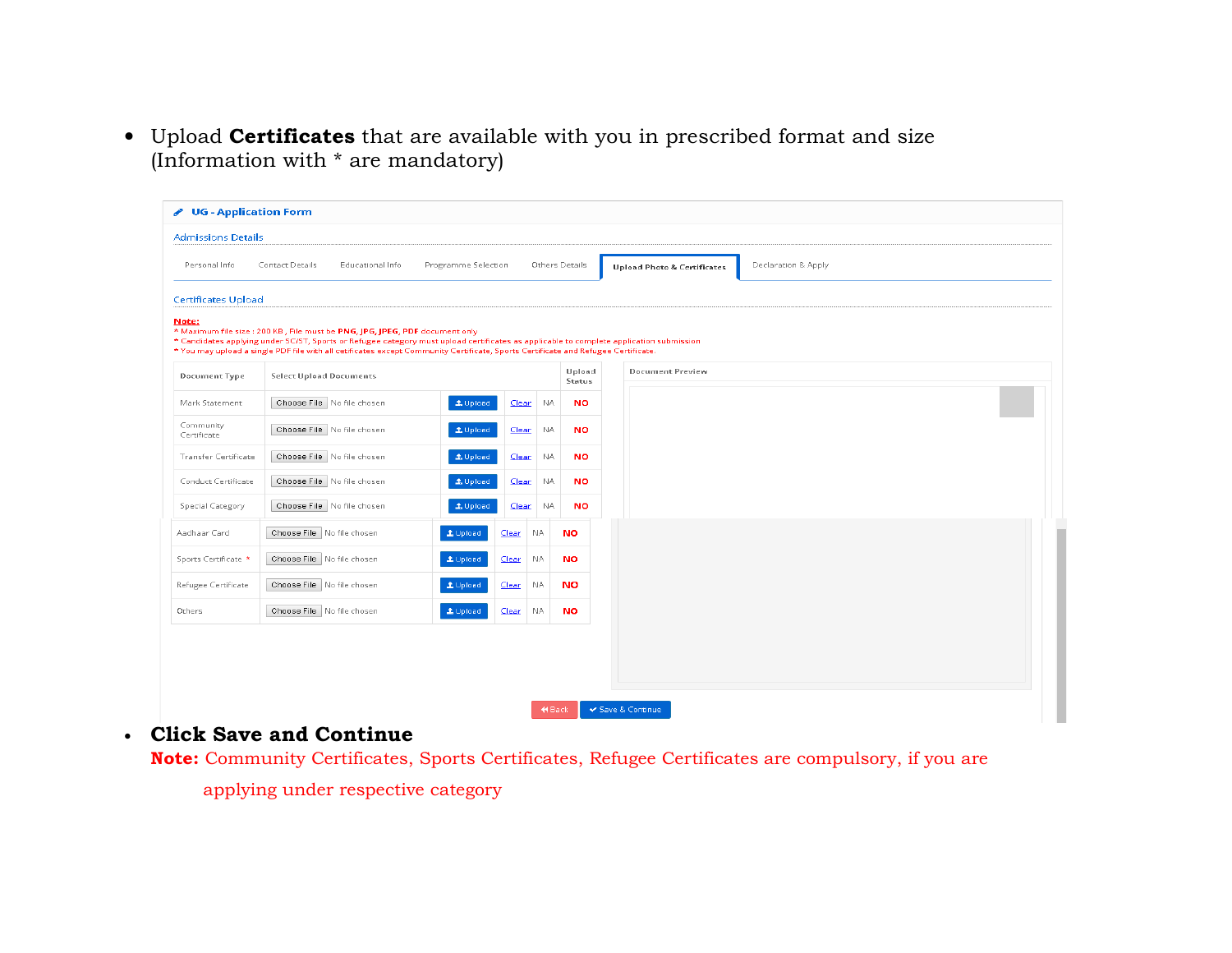• Upload **your Photo (mandatory) and Parent / Guardian photo (optional)** in passport size format before declaration and apply

| ✔ UG - Application Form                                                                       |                                                               |
|-----------------------------------------------------------------------------------------------|---------------------------------------------------------------|
| <b>Admissions Details</b>                                                                     |                                                               |
| Educational Info<br>Personal Info<br>Programme Selection<br>Others Details<br>Contact Details | Upload Photo & Certificates<br><b>Declaration &amp; Apply</b> |
| $OYes$ Mo<br>Do you have Internet Connection at home?<br>$\mathbb{R}$                         |                                                               |
| Student (Passport size Photo) *                                                               | Parent / Guardian (Passport size Photo)                       |
|                                                                                               |                                                               |
| Choose File                                                                                   | Choose File                                                   |
| LUpload   x Clear                                                                             | LUpload   X Clear                                             |
| <b>x</b> Cancel<br>$\checkmark$ Submit                                                        |                                                               |

• Click Submit. Filling in necessary details in online application form will over.

Note: The Final Process will begin immediately after the announcement of Plus Two results.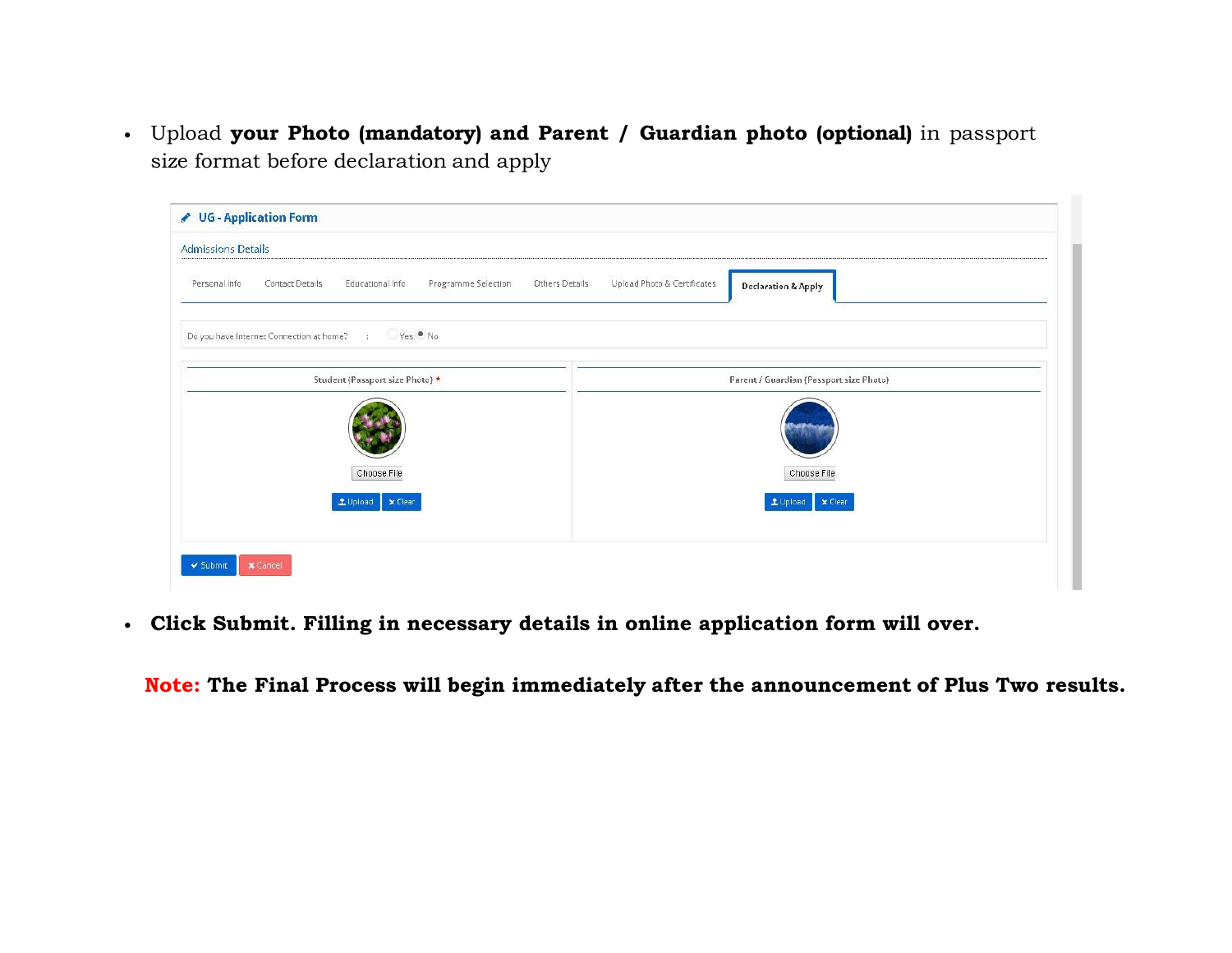- D. Declaration and final submission along with payment of application fee
- On the date of Plus Two Results, login into your account using your user name and password and Fill in your marks in an appropriate columns and Give Declaration

|   | <b>Declaration &amp; Applicant's Commitment</b>                                                                                                                                                                                                                                                                                                                                                                                                                                                                                                                                                                                                                            |  |  |  |  |  |
|---|----------------------------------------------------------------------------------------------------------------------------------------------------------------------------------------------------------------------------------------------------------------------------------------------------------------------------------------------------------------------------------------------------------------------------------------------------------------------------------------------------------------------------------------------------------------------------------------------------------------------------------------------------------------------------|--|--|--|--|--|
| П | I hereby declare that all the information given by me in this application is true and correct to the best of my knowledge and belief. I also note that if any of the above statements are found to be incorrect or false or an<br>information or particulars have been suppressed or omitted there from, I am liable to be disqualified and my admission may be cancelled. I have read and understood the contents of the Admission Announcement for the<br>various Programmes. I hereby permit the institute to use, display or transfer any of the details furnished by me in this form for complying with the admission formalities.<br>Date of Submission : 27-06-2020 |  |  |  |  |  |
|   | Note: Please check your data before submitting the application. You cannot edit or modify any data including your program choices after submission of application.<br>De Preview V Submit<br><b>X</b> Cancel<br><b>KBack</b>                                                                                                                                                                                                                                                                                                                                                                                                                                               |  |  |  |  |  |

- Click Submit. Then you will be directed to selection of payment mode.
- SELECT YOUR PAYMENT MODE

| <b>▶ Application Fee Payment</b>                                           |  |  |                                 |  |  |  |
|----------------------------------------------------------------------------|--|--|---------------------------------|--|--|--|
|                                                                            |  |  | <b>Application Fees: 100.00</b> |  |  |  |
| Payment                                                                    |  |  |                                 |  |  |  |
| * Select Payment Method: O Cash at College O Bank Deposit O Online Payment |  |  |                                 |  |  |  |
|                                                                            |  |  |                                 |  |  |  |
|                                                                            |  |  | √ Submit                        |  |  |  |

Choose your payment mode: Cash at College / Bank Deposit / Online Mode

(i) If you select Cash at College – visit College office to pay the amount.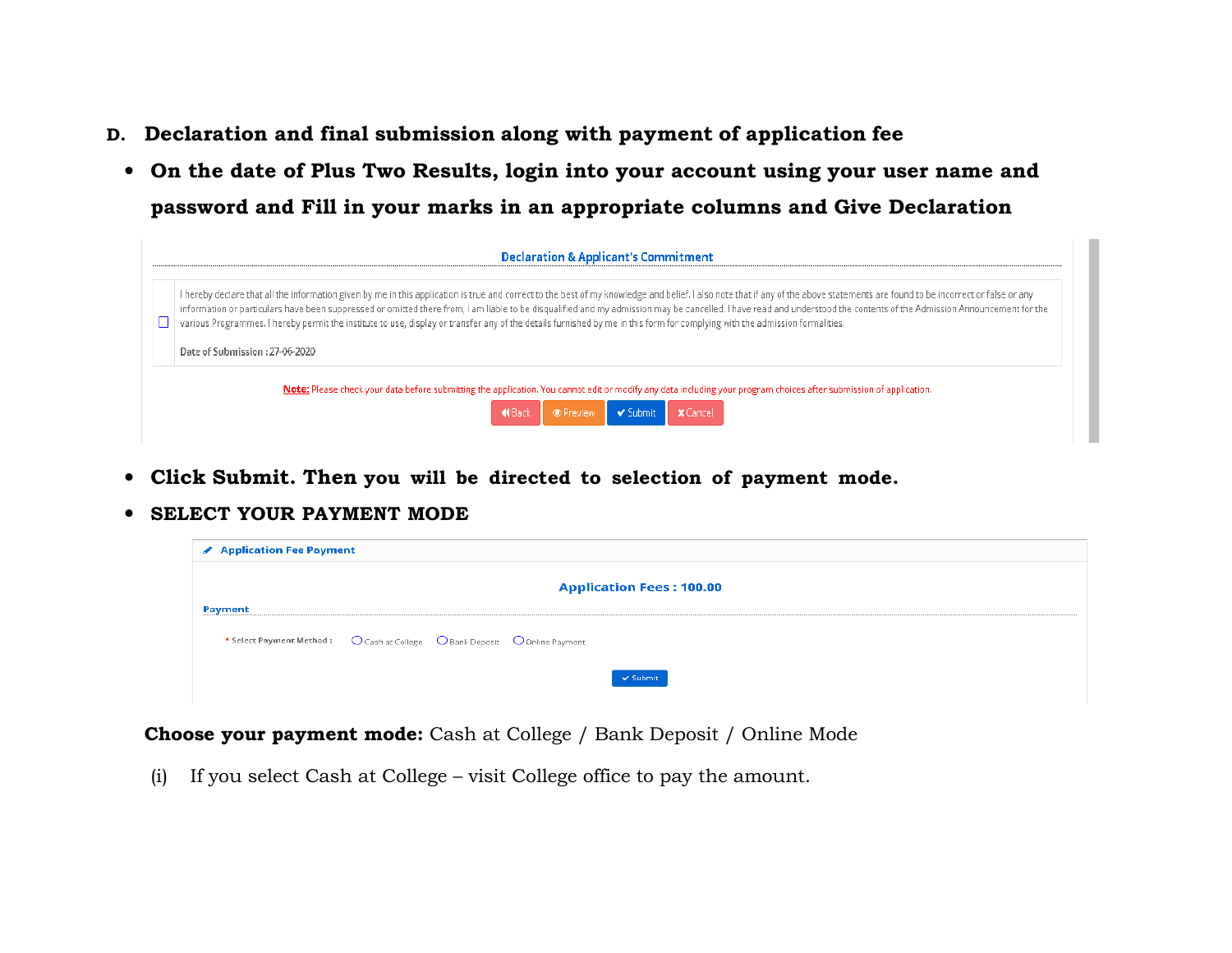(ii) If you select payment mode as Bank Deposit – download the challan generated, then take a print out and pay it in the nearby IOB / TMB Bank.

| THE STANDARD FIREWORKS<br>RAJARATNAM COLLEGE FOR WOMEN<br>(AUTONOMOUS)<br>Affiliated to Madurai Kamaraj University<br>Sivakasi, Virudhunagar District, Tamilnadu, India.<br>Application Fees Challan - Student Copy<br>$A/c$ No.<br>Challan NO: 35511494 | THE STANDARD FIREWORKS<br>RAJARATNAM COLLEGE FOR WOMEN<br>(AUTONOMOUS)<br>Affiliated to Madurai Kamaraj University<br>Sivakasi, Virudhunagar District, Tamilnadu, India.<br>Application Fees Challan - Office Copy<br>$A/C$ No.<br>Challan NO: 35511494 | THE STANDARD FIREWORKS<br>RAJARATNAM COLLEGE FOR WOMEN<br>(AUTONOMOUS)<br>Affiliated to Madurai Kamaraj University.<br>Sivakasi, Virudhunagar District, Tamilnadu, India.<br>Application Fees Challan - Bank Copy<br>A/c No.<br>Challan NO: 35511494 |
|----------------------------------------------------------------------------------------------------------------------------------------------------------------------------------------------------------------------------------------------------------|---------------------------------------------------------------------------------------------------------------------------------------------------------------------------------------------------------------------------------------------------------|------------------------------------------------------------------------------------------------------------------------------------------------------------------------------------------------------------------------------------------------------|
| $:$ SRI<br>Name<br>Register No. : 1100<br>Applied Date: 27-06-2020                                                                                                                                                                                       | $:$ SRI<br>Name<br>Register No. : 1100<br>Applied Date: 27-06-2020                                                                                                                                                                                      | $:$ SRI<br>Name<br>Register No. : 1100<br>Applied Date : 27-06-2020                                                                                                                                                                                  |
| Application Fee<br>100.00                                                                                                                                                                                                                                | Application Fee<br>100.00<br>100.00                                                                                                                                                                                                                     | Application Fee<br>100.00                                                                                                                                                                                                                            |
| Total Amount: Rs.<br>100.00<br><b>Signature of the Depositor</b>                                                                                                                                                                                         | Total Amount: Rs.<br><b>Signature of the Depositor</b>                                                                                                                                                                                                  | Total Amount: Rs.<br>100.00<br><b>Signature of the Depositor</b>                                                                                                                                                                                     |
| Sign & Seal of the Bank                                                                                                                                                                                                                                  | Sign & Seal of the Bank                                                                                                                                                                                                                                 | Sian & Seal of the Bank                                                                                                                                                                                                                              |
| A/c No.                                                                                                                                                                                                                                                  | A/c No.                                                                                                                                                                                                                                                 | A/c No.                                                                                                                                                                                                                                              |
| <b>INDIAN OVERSEAS BANK</b><br>Bank Name                                                                                                                                                                                                                 | <b>INDIAN OVERSEAS BANK</b><br>Bank Name                                                                                                                                                                                                                | <b>INDIAN OVERSEAS BANK</b><br><b>Bank Name</b>                                                                                                                                                                                                      |
| <b>Bank Branch</b><br><b>ACHANKULAN</b>                                                                                                                                                                                                                  | <b>Bank Branch</b>                                                                                                                                                                                                                                      | <b>Bank Branch</b><br><b>ACHANKULAN</b>                                                                                                                                                                                                              |
| City<br>IFSC Code<br>IOBA0001789                                                                                                                                                                                                                         | City<br>ACHANKULAN<br>IFSC Code<br>IOBA0001789                                                                                                                                                                                                          | City<br>IFSC Code<br>IOBA0001789                                                                                                                                                                                                                     |
|                                                                                                                                                                                                                                                          |                                                                                                                                                                                                                                                         |                                                                                                                                                                                                                                                      |
|                                                                                                                                                                                                                                                          |                                                                                                                                                                                                                                                         | CASH<br>(Rs.)<br>Rs.<br>р.<br>$*$<br>2000                                                                                                                                                                                                            |
|                                                                                                                                                                                                                                                          |                                                                                                                                                                                                                                                         | *<br>500                                                                                                                                                                                                                                             |
|                                                                                                                                                                                                                                                          |                                                                                                                                                                                                                                                         | $*$<br>200                                                                                                                                                                                                                                           |
|                                                                                                                                                                                                                                                          |                                                                                                                                                                                                                                                         | $*$<br>100<br>$*$<br>50                                                                                                                                                                                                                              |
|                                                                                                                                                                                                                                                          |                                                                                                                                                                                                                                                         |                                                                                                                                                                                                                                                      |

After payment at bank, send scanned copy of bank challan to mail Id: admission@sfrcollege.edu.in

Note: In the above two modes, the payment must be made within 72 Hours from the time of submission of online application.

(iii) If you select payment as Online Mode – will be directed to Bank payment page.

Then Pay using your Credit / Debit card or Net Banking.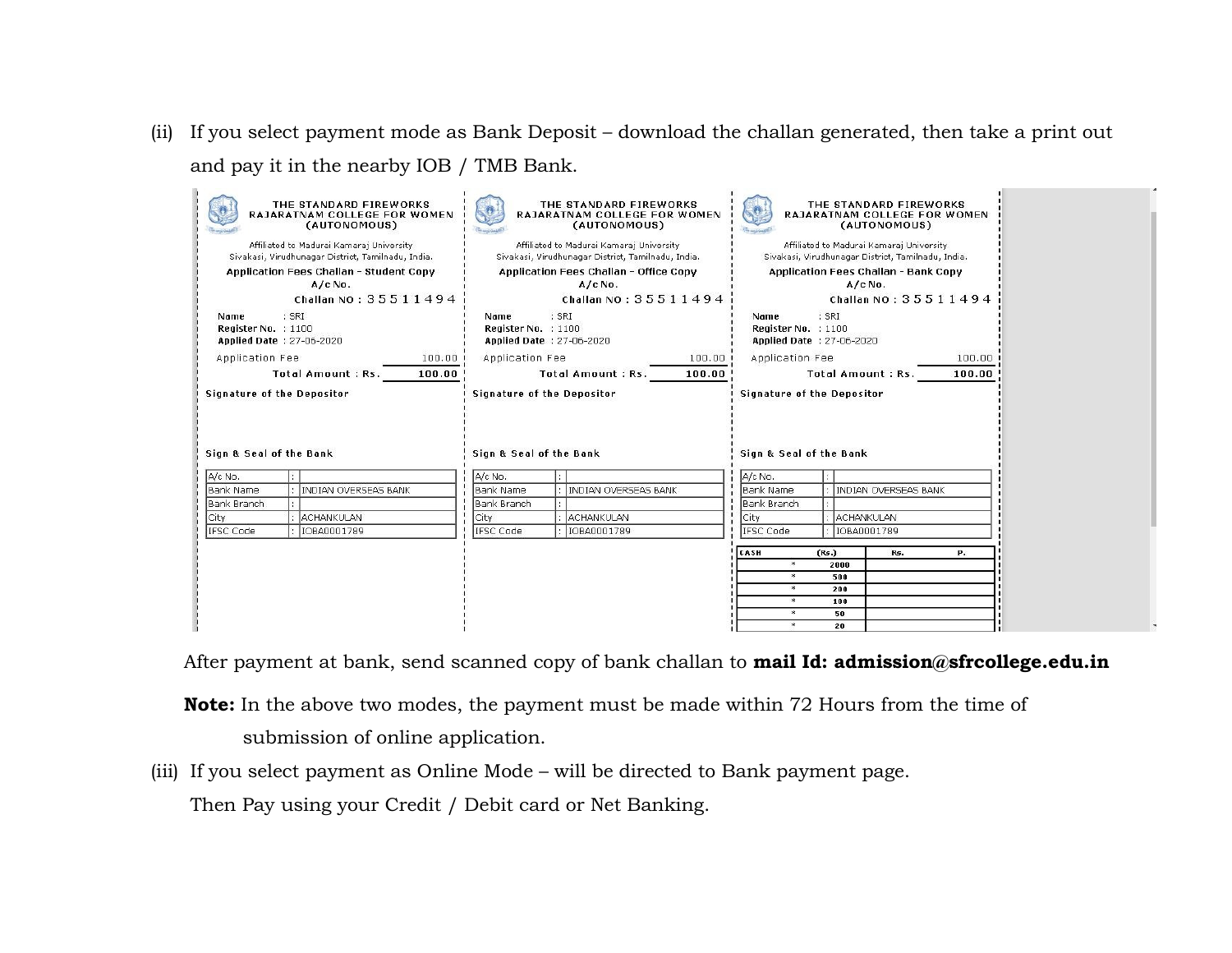Note: Service/Processing charges and GST during online payment mode are to be paid by the candidates, as applicable.

• Once payment is received, your application submission is completed and you will receive your Application Number to your registered mobile and e-mail id.

### Please note:

- $\triangleright$  Application number will be generated immediately for all successful online Payments.
- $\triangleright$  For other modes of payment, application number will be generated only upon receipt of money in case of cash at college mode or upon confirmation of Bank challan in Bank Deposit mode.
- $\triangleright$  Only application with application number will be considered for the admission process.
- E. Finally, you will receive an abstract page like this and this will be your dashboard to keep track of the admission procedure

|                | <b>Applied Date</b><br><b>Graduate Level</b><br>UG<br>27-06-2020 |             |        | <b>Register No</b><br>405 |                   | <b>Applicant Name</b><br>SURYA |                   |                              | Action<br><b>ED Payment History</b><br><b>⊕</b> View |                                             |                                |                       |        |
|----------------|------------------------------------------------------------------|-------------|--------|---------------------------|-------------------|--------------------------------|-------------------|------------------------------|------------------------------------------------------|---------------------------------------------|--------------------------------|-----------------------|--------|
|                | Payment & Applied Programme Details<br>Payment                   | Bank        |        | Payment                   | Ref.No /          |                                |                   |                              |                                                      |                                             |                                |                       |        |
| S.No           | <b>Date</b>                                                      | <b>Name</b> | Amount | Method                    | <b>Challan No</b> |                                |                   | <b>Application Details</b>   |                                                      |                                             |                                | <b>Payment Status</b> | Action |
|                |                                                                  |             |        |                           |                   | Programme<br>Scheme            | Graduate<br>Level | Programme                    | <b>Application</b><br><b>No</b>                      | <b>Application</b><br>Cost<br><b>Status</b> | <b>Pay for Aided Programme</b> |                       |        |
| -1             | 27-06-2020                                                       |             | 300.00 | $\sim$                    |                   | Aided                          | UG                | B.A.,-<br>ENGLISH- (R)       | Not<br>Generated                                     | 150                                         | <b>Pending</b>                 | <b>Application</b>    |        |
|                |                                                                  |             |        |                           |                   | Programme                      | Graduate          |                              | <b>Application</b>                                   | <b>Application</b>                          |                                |                       |        |
|                |                                                                  |             |        | Scheme                    | Level             | Programme                      | No.               | Cost                         | <b>Status</b>                                        | <b>Pay for Self-Finance Programme</b>       |                                |                       |        |
| $\overline{c}$ | 27-06-2020                                                       |             | 150.00 | $\cdots$                  |                   | Self-Finance                   | UG.               | <b>B.A.,-</b><br>ENGLISH- SF | Not<br>Generated                                     | 150                                         | Pending                        | <b>Application</b>    |        |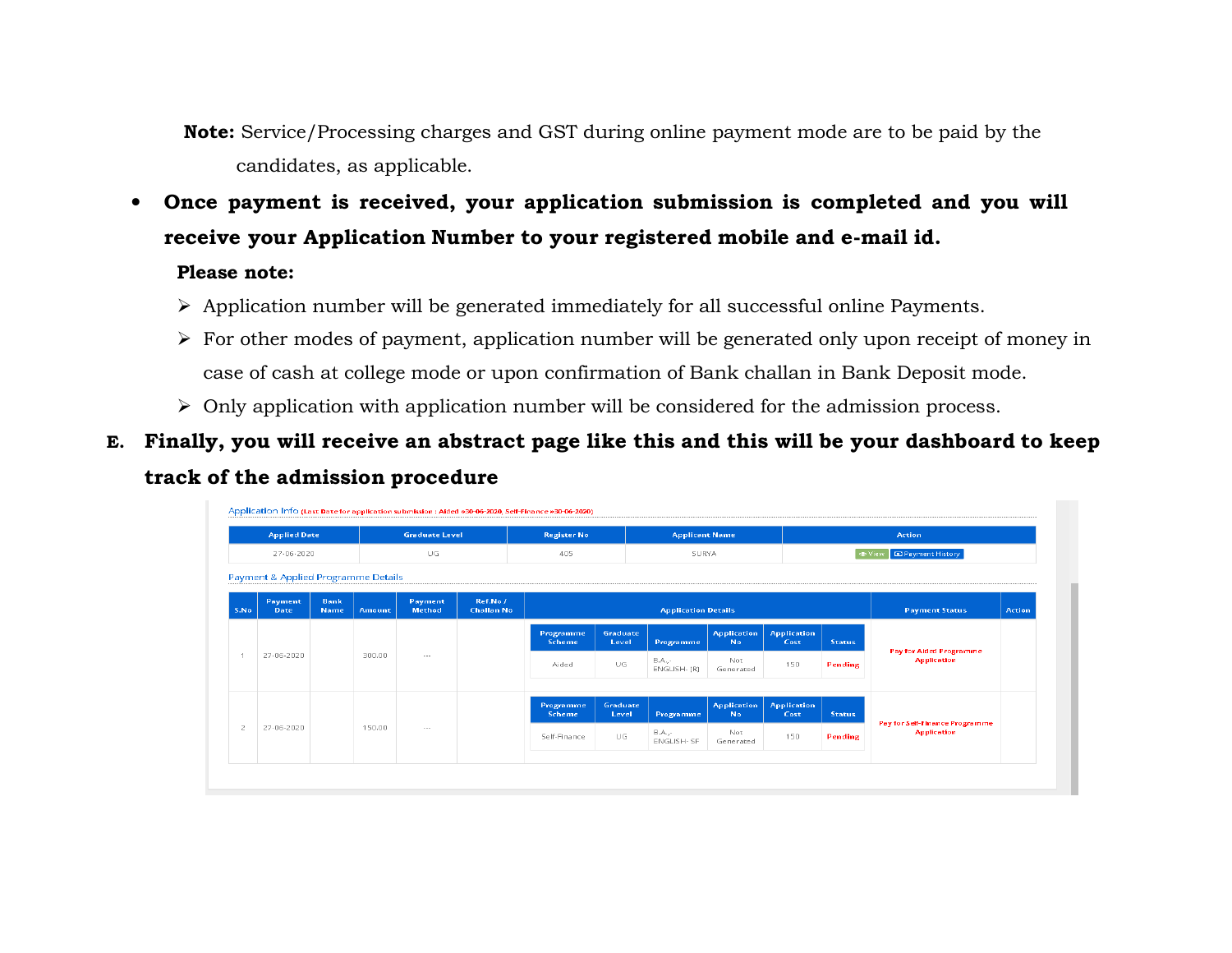• To verify your application status: Login to Your Account with 12th / UG / PG Register number & Date of Birth. Click login.

|      |                                                               |                      |        |                       | <b>@</b> The Standard Fireworks Rajaratnam College for Women - Online Application |                                                                                                       |                           |                                    |                                     |                            |               |                                                      |               |
|------|---------------------------------------------------------------|----------------------|--------|-----------------------|-----------------------------------------------------------------------------------|-------------------------------------------------------------------------------------------------------|---------------------------|------------------------------------|-------------------------------------|----------------------------|---------------|------------------------------------------------------|---------------|
|      |                                                               |                      |        |                       |                                                                                   | Application Info (Last Date for application submission : Aided »30-06-2020, Self-Finance »23-06-2020) | Click<br><b>Apply New</b> | for applying additional programmes |                                     |                            |               |                                                      |               |
|      | <b>Applied Date</b>                                           |                      |        | <b>Graduate Level</b> |                                                                                   | <b>Register No</b>                                                                                    |                           | <b>Applicant Name</b>              |                                     |                            |               | Action                                               |               |
|      | UG<br>27-06-2020                                              |                      |        |                       | SRI<br>1100                                                                       |                                                                                                       |                           |                                    | <b>ED</b> Payment History<br>⊙ View |                            |               |                                                      |               |
| S.No | Payment & Applied Programme Details<br>Payment<br><b>Date</b> | <b>Bank</b><br>Name, | Amount | Payment<br>Method     | Ref.No /<br><b>Challan No</b>                                                     |                                                                                                       |                           | <b>Application Details</b>         |                                     |                            |               | <b>Payment Status</b>                                | Action        |
|      |                                                               |                      |        |                       |                                                                                   | Programme<br>Scheme                                                                                   | Graduate<br>Level         | Programme                          | <b>Application</b><br><b>No</b>     | <b>Application</b><br>Cost | <b>Status</b> |                                                      |               |
|      | $27 - 06 -$<br>2020                                           | <b>IOB</b>           | 100.00 | $\cdots$              | $\sim$ $\sim$ $\sim$                                                              | Aided                                                                                                 | UG                        | B.A.,-<br>ENGLISH- (R)             | Not<br>Generated                    | 100                        | Pending       | <b>Pay for Aided Programme</b><br><b>Application</b> | $\vee$ Re-Pay |

### F. To apply New Programme

Applicant can apply for any number of new Programmes until last date from their dashboard by following below steps.

• Click "Apply New" button to add additional programmes anytime before the last date and you will be redirected to programme selection page.